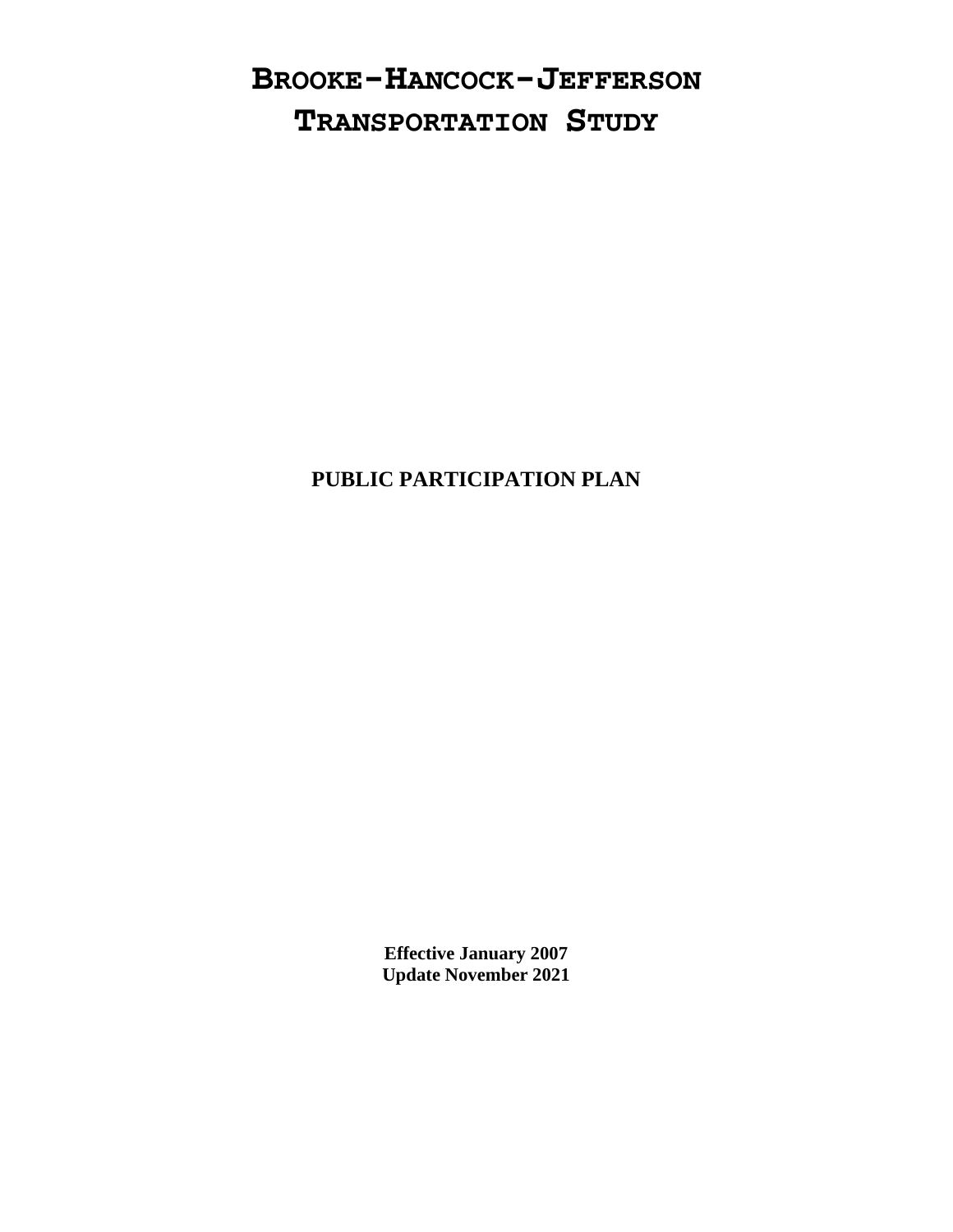Production of this Document paid for by funds from the U.S. Federal Highway Administration, Federal Transit Administration, Ohio Department of Transportation, West Virginia Department of Transportation and dues from BHJ member governments.

#### **Prepared By:**

Brooke-Hancock-Jefferson Metropolitan Planning Commission The Metropolitan Planning Organization for Steubenville, Ohio-Weirton, WV Area 124 North Fourth Street, 2nd Floor Steubenville, OH 43952

> 740/282-3685 304/797-9666 740/282-1821 FAX

**Email:** [bhjmpc@bhjmpc.org](mailto:bhjmpc@bhjmpc.org)**Website:** [www.bhjmpc.org](http://www.bhjmpc.org/)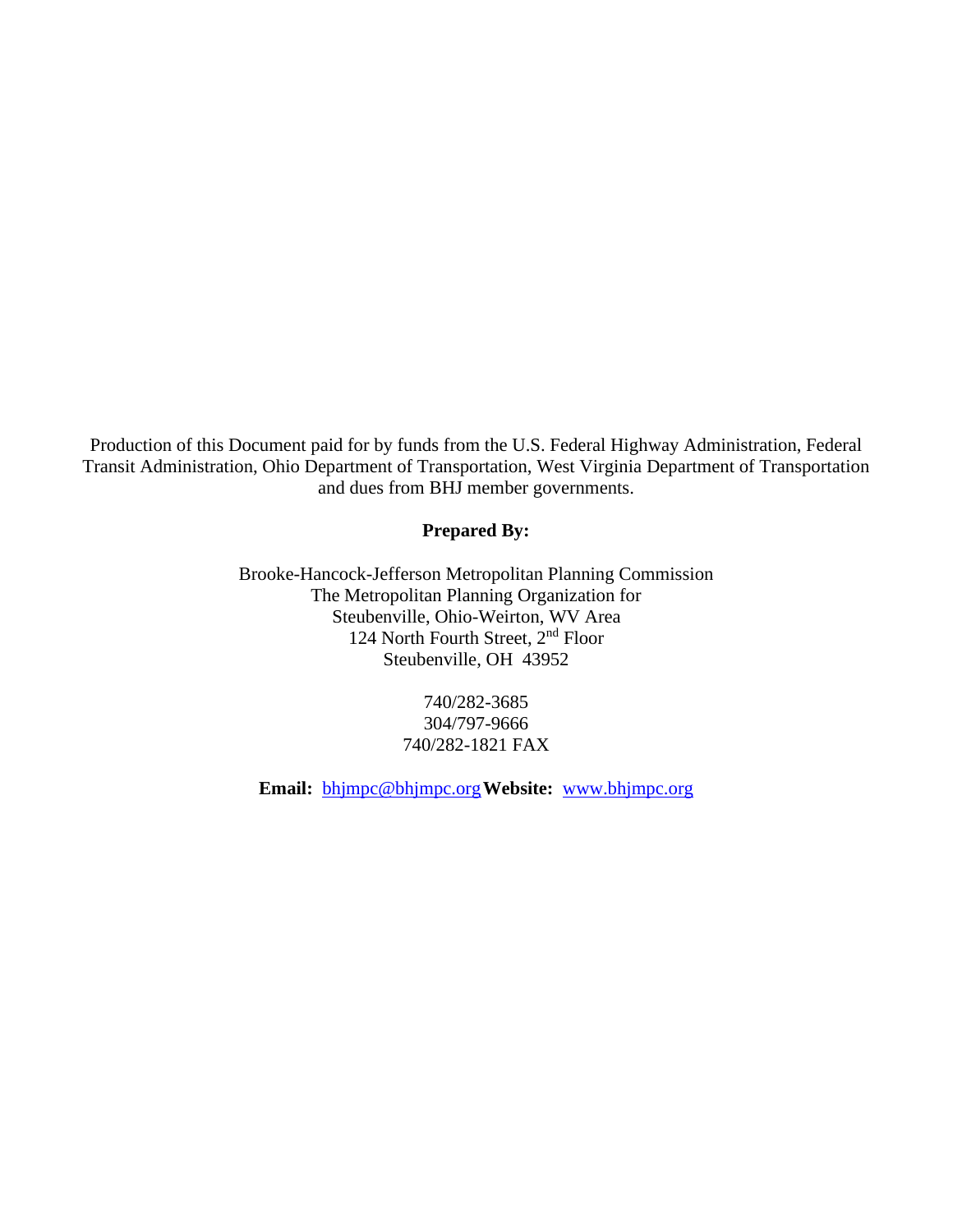### **TABLE OF CONTENTS**

| OTHER TRANSPORTATION ACTIVITIES, PUBLIC SERVICE, MEETINGS, NEWSLETTER 5 |  |
|-------------------------------------------------------------------------|--|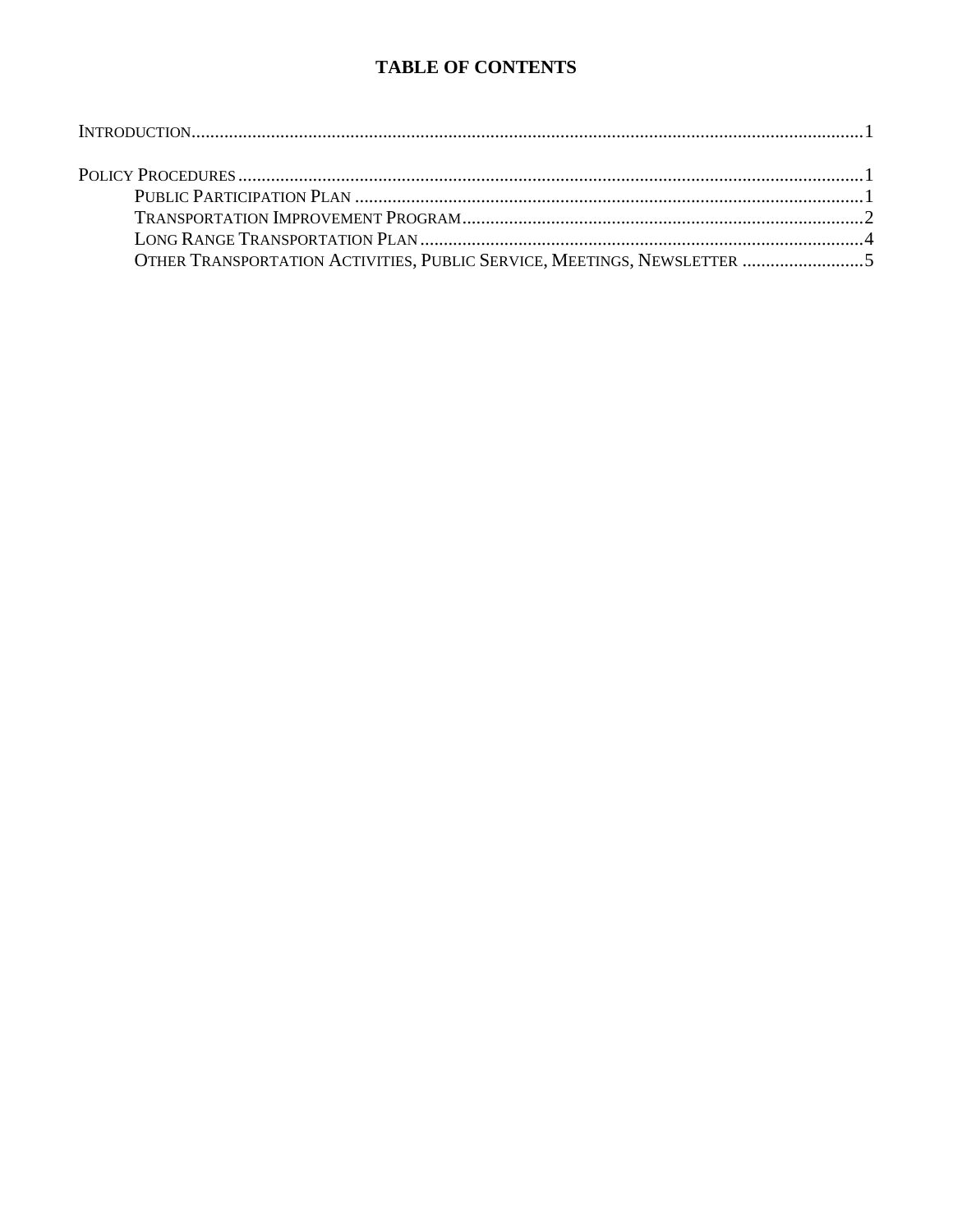#### **PUBLIC PARTICIPATION PLAN**

#### **INTRODUCTION**

The Brooke-Hancock-Jefferson Metropolitan Planning Commission is an association of governmental units in Brooke and Hancock counties, West Virginia and Jefferson County, Ohio. The BHJ fosters intergovernmental cooperation by providing a public forum in which local elected officials and interested citizens may coordinate planning and decision making on issues that cross local jurisdictional boundaries. Since 1969, by joint agreement of the governors in Ohio and West Virginia, the BHJ has been the designated Metropolitan Planning Organization (BHJMPO) for the Greater Steubenville, OH – Weirton, WV Metropolitan Area.

The Public Participation Plan (PPP) is also a representative document for public involvement procedures for the metropolitan area's two designated Federal Transit Administration §5307 recipients, the Steel Valley Regional Transit Authority (SVRTA - Ohio recipient) and the City of Weirton (West Virginia recipient) and its contracted sub-recipient the Weirton Transit Corporation (WTC). The MPO's public participation process developed for the TIP will serve as the public participation process for SVRTA's and WTC's program of projects, meeting the requirements of Section 5307 (b) as prescribed in FTA C 9030.1E (DATE 1/16/2014).

Over past years, the BHJMPO has directed past public participation efforts towards the development of the four-year Transportation Improvement Program (TIP) and the twenty-year Long Range Transportation Plan (LRTP) with varying levels of success. With reauthorize of federal transportation bill SAFETEA-LU, an MPO such as BHJ is encouraged to improve public outreach. The new legislation now includes addition language that directs an MPO to publish its transportation plans and activities in electronic format (e.g., on a website), employ visualization techniques to depict plans and studies, and confirm consultation with land use management, natural resource, historic, and other local and state agencies while developing transportation plans. These additions in the metropolitan planning process reaffirm and strengthen continuing consultation with local, state, and federal partners. Public participation techniques should give stakeholders and interested citizens, adequate opportunity to comment on transportation plan activities.

#### **POLICY PROCEDURES**

#### *PUBLIC PARTICIPATION PLAN*

The Public Participation Plan outlines strategies and techniques to engage local constituency. The plan not only provides a format to provide information, but also receive comment from the public regarding transportation planning and programming activities.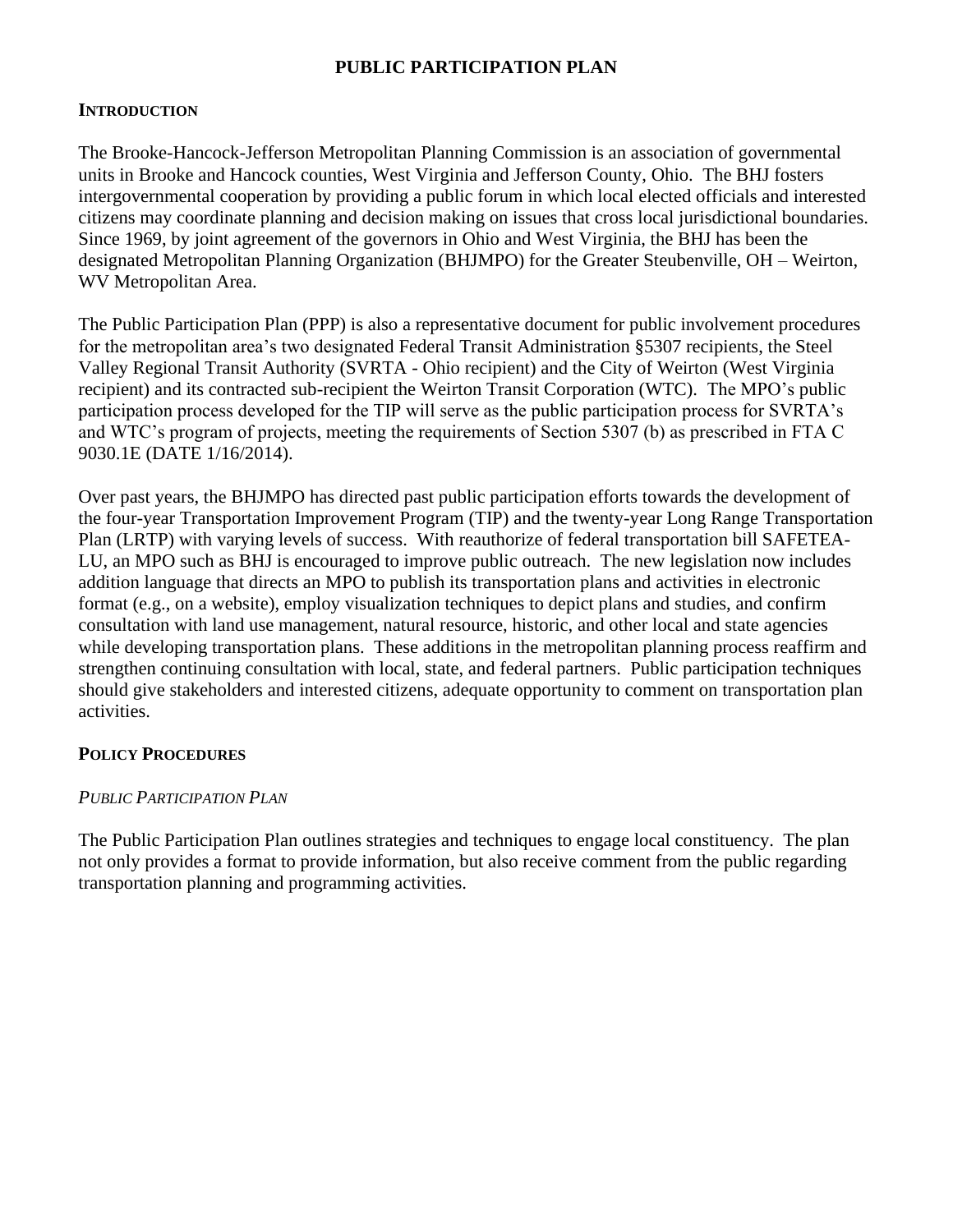| <b>Activity</b>                        | <b>Technique</b>                                                                                                                                                                                                                                                                             |
|----------------------------------------|----------------------------------------------------------------------------------------------------------------------------------------------------------------------------------------------------------------------------------------------------------------------------------------------|
| Draft or Revised                       | Make available at the BHJ Offices and World Wide Web site at<br>$\bullet$                                                                                                                                                                                                                    |
| Document                               | www.bhjmpc.org                                                                                                                                                                                                                                                                               |
| Comment                                | Written comments accepted by way of e-mail, fax, or mail; Transportation<br>$\bullet$                                                                                                                                                                                                        |
| Opportunity                            | Study Policy and Technical Advisory Committee meetings                                                                                                                                                                                                                                       |
| <b>Public Meeting</b>                  | Held concurrent with Transportation Study Policy meetings<br>$\bullet$                                                                                                                                                                                                                       |
| <b>Public Notification</b>             | Publish a Public Notice in no less than the two (2) local newspapers at least one<br>$\bullet$<br>(1) week before the public comment period is scheduled to begin, and then<br>republished approximately every two (2) weeks thereafter<br>Post Public Notice at www.bhjmpc.org<br>$\bullet$ |
|                                        | Alert constituency by e-mail announcement<br>$\bullet$<br>Added techniques may include any of the following: announcement                                                                                                                                                                    |
|                                        | $\bullet$<br>posters/letters, press release, newsletter article/announcement, or public service<br>announcement                                                                                                                                                                              |
| <b>Public Comment</b><br>Period        | No less than forty-five (45) days before adoption or revision<br>$\bullet$                                                                                                                                                                                                                   |
| Summary of<br><b>Comments Received</b> | Make available a summary of written comments prior to adoption by the<br>$\bullet$<br><b>Transportation Study Policy</b>                                                                                                                                                                     |
|                                        | Acknowledge receipt of written comments only by no less than five (5)<br>$\bullet$<br>working days                                                                                                                                                                                           |
|                                        | All written comments and responses summarized and incorporated into adopted<br>document                                                                                                                                                                                                      |
| Final, Adopted                         | Accessible in electronic format at www.bhjmpc.org<br>$\bullet$                                                                                                                                                                                                                               |
| Document                               | Upon completion of final document, available by request at BHJMPO office<br>٠                                                                                                                                                                                                                |
| Evaluation                             | Update e-mail notification list quarterly<br>$\bullet$                                                                                                                                                                                                                                       |
| Techniques                             | Survey number and source of comments received<br>$\bullet$                                                                                                                                                                                                                                   |
|                                        | Review coverage or exposure from various media sources<br>$\bullet$                                                                                                                                                                                                                          |
|                                        | Establish a committee comprised of various media representatives                                                                                                                                                                                                                             |

#### *TRANSPORTATION IMPROVEMENT PROGRAM*

The TIP is a four-year listing of transportation projects (i.e., highway, bridge, pedestrian, and transit projects) scheduled for implementation in a metropolitan area funded by some combination of federal, state, and/or local resources. A fiscally balanced program, the TIP also identifies all funding mechanisms for completing each programmed project and/or strategy. The BHJMPO periodically revises the TIP during the year by adding and/or deleting specific projects from the program or amending a project's specific scope or funding source. Typically, either a state or local transportation stakeholder (ODOT, WVDOT, county or municipal government, or public authority) requests the BHJMPO to consider adopting a TIP amendment by resolution of the Transportation Study Policy Committee. After adoption, the BHJMPO forwards the request to the appropriate state agency (typically ODOT or WVDOT) for inclusion in the State TIP (STIP). The appropriate federal agency (i.e. FHWA, FTA, or FAA) then reviews the amendment for adequacy to public law, and then issues authorization to proceed with constructing or implementing the project.

| <b>Activity</b>       | <b>Technique</b>                                                               |
|-----------------------|--------------------------------------------------------------------------------|
| <b>Draft Document</b> | Make available at the BHJ Offices and World Wide Web site at<br>www.bhjmpc.org |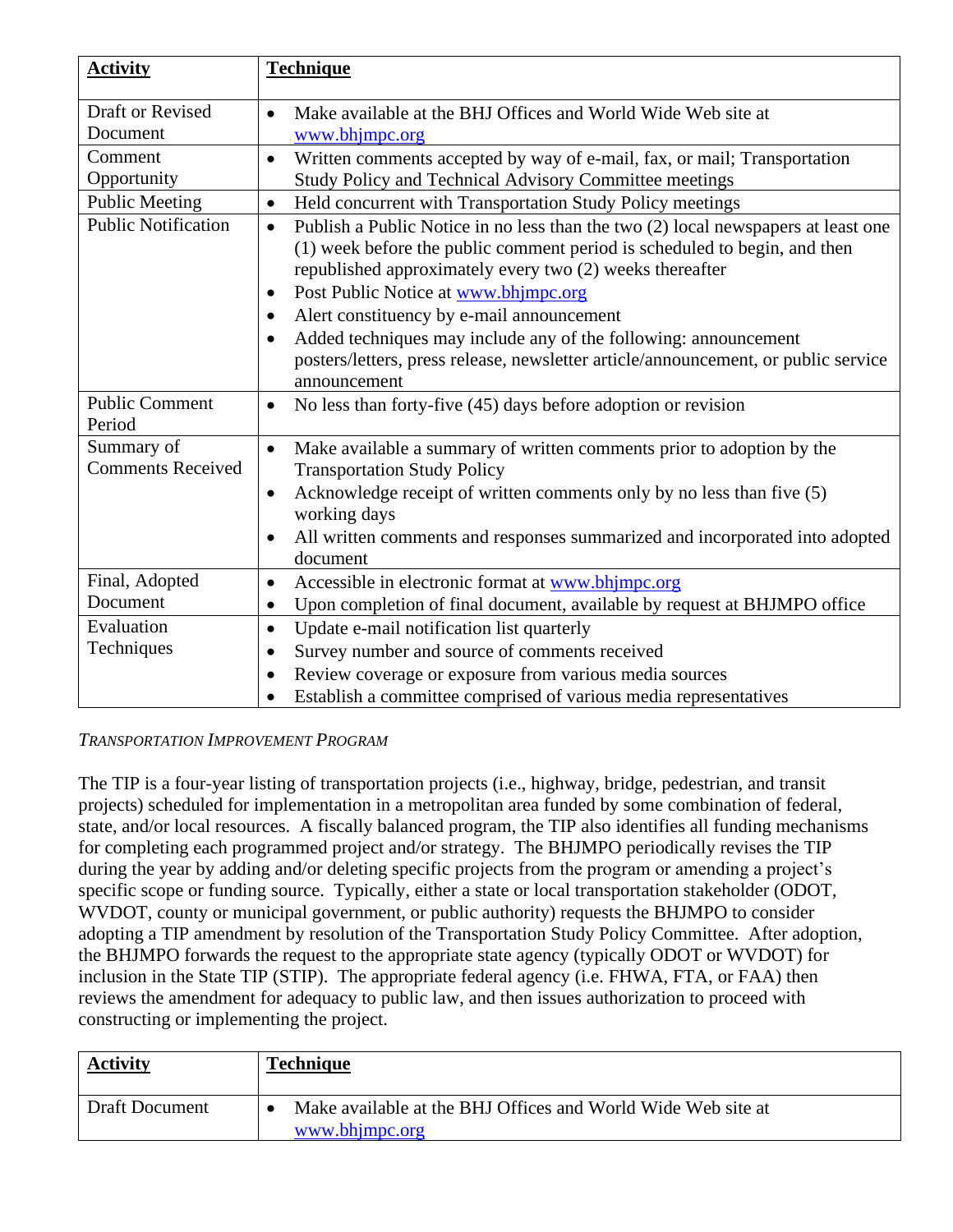| Comment                         | Written comments are accepted by way of e-mail, fax, or mail; Verbal                                                                           |
|---------------------------------|------------------------------------------------------------------------------------------------------------------------------------------------|
| Opportunity                     | comments are accepted at the Transportation Study Policy and Technical                                                                         |
|                                 | <b>Advisory Committee meetings</b>                                                                                                             |
| <b>Public Meeting</b>           | Public meeting for draft and final document as well as amendments are held<br>$\bullet$                                                        |
|                                 | concurrent with the Transportation Study Policy meeting at the end of the                                                                      |
|                                 | public comment period                                                                                                                          |
|                                 | Public meeting for draft document is organized and scheduled with the ODOT<br>$\bullet$<br>District 11 Office during the public comment period |
|                                 | Visualization techniques for public meetings may include maps, aerial<br>$\bullet$                                                             |
|                                 | photography, pictures, or simplified plans depicting a program of projects or a<br>specific project of regional interest                       |
| <b>Public Notification</b>      | Publish a Public Notice in no less than the two (2) local newspapers at least<br>$\bullet$                                                     |
|                                 | twice, once at the beginning of the public comment period and then republished                                                                 |
|                                 | approximately one (1) week thereafter                                                                                                          |
|                                 | Post Public Notice at www.bhjmpc.org<br>٠                                                                                                      |
|                                 | Alert constituency by e-mail announcement                                                                                                      |
|                                 | Added techniques may include any of the following: announcement<br>$\bullet$                                                                   |
|                                 | posters/letters, press release, newsletter article/announcement, or public service                                                             |
|                                 | announcement                                                                                                                                   |
| <b>Public Comment</b><br>Period | No less than fifteen (15) days before adoption or revision<br>$\bullet$                                                                        |
| Summary of                      | Make available a summary of written comments prior to adoption by the<br>$\bullet$                                                             |
| <b>Comments Received</b>        | <b>Transportation Study Policy</b>                                                                                                             |
|                                 | Acknowledge receipt of written comments only by no less than five (5)<br>٠                                                                     |
|                                 | working days                                                                                                                                   |
|                                 | All written comments and responses summarized and incorporated into adopted                                                                    |
|                                 | document                                                                                                                                       |
| Final, Adopted                  | Accessible in electronic format at www.bhjmpc.org<br>$\bullet$                                                                                 |
| Document                        | Upon completion of final document, available by request at BHJMPO office<br>٠                                                                  |
|                                 | Reproduced copies of final document are available at a standard fee no greater<br>$\bullet$                                                    |
|                                 | than the schedule found at CFR 49 CFR 7.43                                                                                                     |
| Document                        | Publish a Public Notice in no less than the two (2) local newspapers (if possible                                                              |
| Amendments                      | with a circulation in the vicinity of the added project) at least twice, once at the                                                           |
|                                 | beginning of the public comment period and then republished approximately                                                                      |
|                                 | one (1) week thereafter                                                                                                                        |
|                                 | Added techniques may include any of the following: announcement<br>$\bullet$                                                                   |
|                                 | posters/letters, press release, newsletter article/announcement, or public service<br>announcement                                             |
|                                 | Those requesting amendments are encouraged to apply for requests no less than                                                                  |
|                                 | ٠<br>fifteen (15) days before the public comment period begins                                                                                 |
|                                 | Public comment period begins fifteen days prior to scheduled Transportation<br>٠                                                               |
|                                 | <b>Study Policy meetings</b>                                                                                                                   |
|                                 | Publish a schedule for revision notifications and submissions at the beginning<br>٠                                                            |
|                                 | of the calendar year concurrent with organization of the Transportation Study                                                                  |
|                                 | <b>Policy Committee</b>                                                                                                                        |
|                                 | A special meeting to consider revisions may be considered in emergency<br>٠                                                                    |
|                                 | circumstances                                                                                                                                  |
| Annual Listing of               | Consult with ODOT, WVDOT, and Public Transit Agencies six (6) weeks<br>$\bullet$                                                               |
| Projects                        | before end of State Fiscal Year (June 30) and request list of obligated projects                                                               |
|                                 | (July $1 -$ June 30) of Sate Fiscal Year                                                                                                       |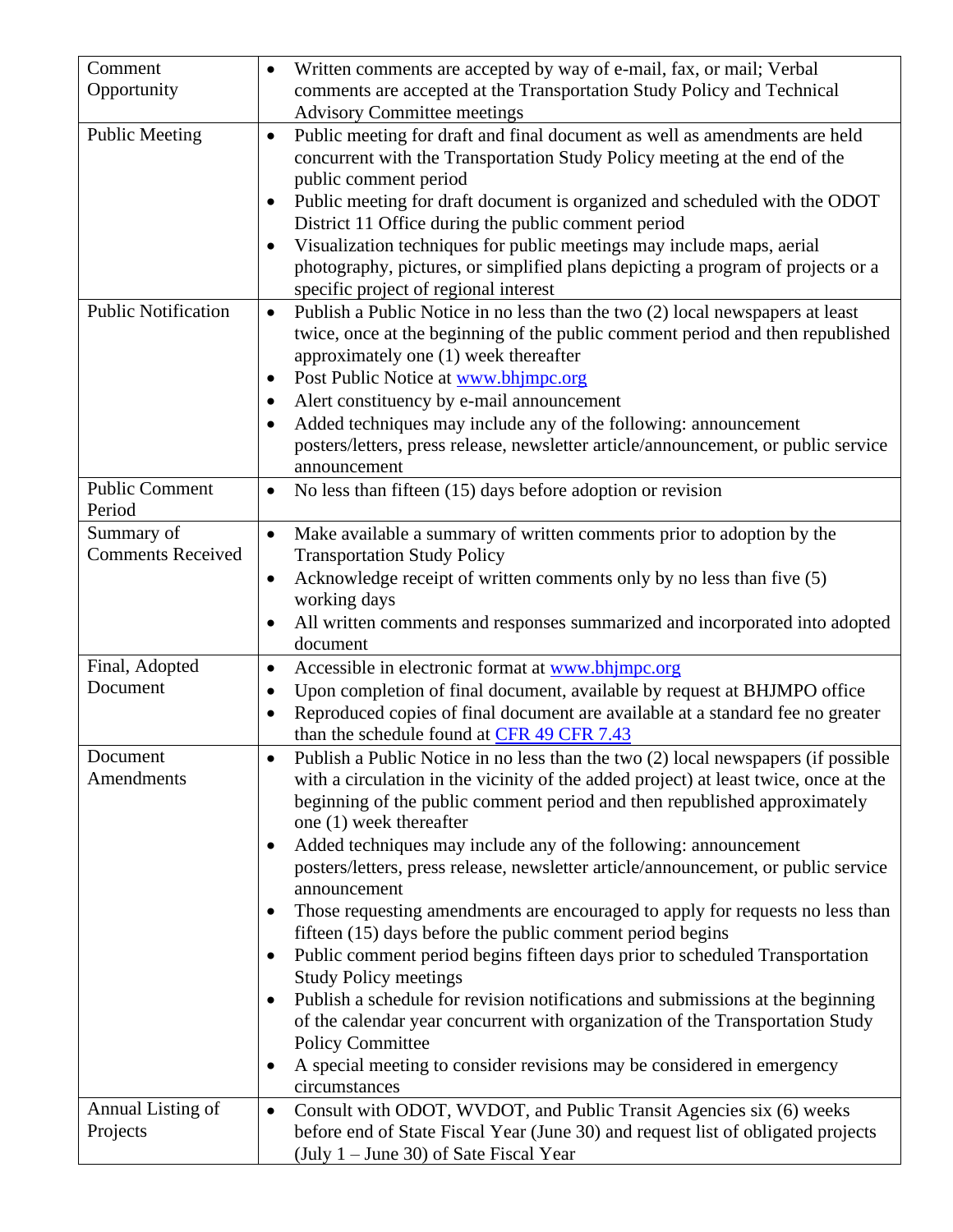|                          | Accessible in electronic format at www.bhimpc.org<br>A lert constituency by e-mail announcement and publish listing in agency |
|--------------------------|-------------------------------------------------------------------------------------------------------------------------------|
|                          | newsletter                                                                                                                    |
| Evaluation<br>Techniques | Update e-mail notification list quarterly                                                                                     |
|                          | Survey number and source of comments received                                                                                 |
|                          | Review coverage or exposure from various media sources                                                                        |
|                          | Establish a committee comprised of various media representatives                                                              |

#### *LONG RANGE TRANSPORTATION PLAN*

The LRTP is both a long-range (no less than 20 years) and short-range listing of multimodal strategies, actions, and/or projects that facilitates the efficient movement of people and goods. The SAFETEA-LU requires an MPO to review and update its LRTP every four (4) years to confirm its validity, consistency with current and forecasted transportation and land use conditions and trends, and conform to applicable air quality standards. This includes a financial plan that reasonably demonstrates how each project or program is constructed or implemented over the lifetime of the LRTP. Therefore, the LRTP should not contain any "wish list" projects. The MPO may amend its LRTP as a result updated investment strategies in projected federal, state, and local funding sources; completion of pertinent transportation studies; or changes in relevant federal, state or local laws.

The purpose of the LRTP is to guide regional long-range transportation goals and objectives for orderly social and economic growth, and identify adequate resources to accomplish the needs. In the past, the LRTP metropolitan planning process required a public involvement period for consultation and cooperation with not only local planners, engineers, and public officials, but also interested citizens and civic organizations. The public involvement period should allow opportunity for all citizens and groups to provide input and subsequent comments into the development of the LRTP. The SAFETEA-LU legislation expanded the consultation and cooperation requirement to include non-metropolitan local officials and Tribal governments, as well as other local and state land-use management, natural resource, and historic planning agencies. In this way, all affected agencies including the MPO can compare the LRTP with available conservation plans and maps including available inventories of historic and natural resources.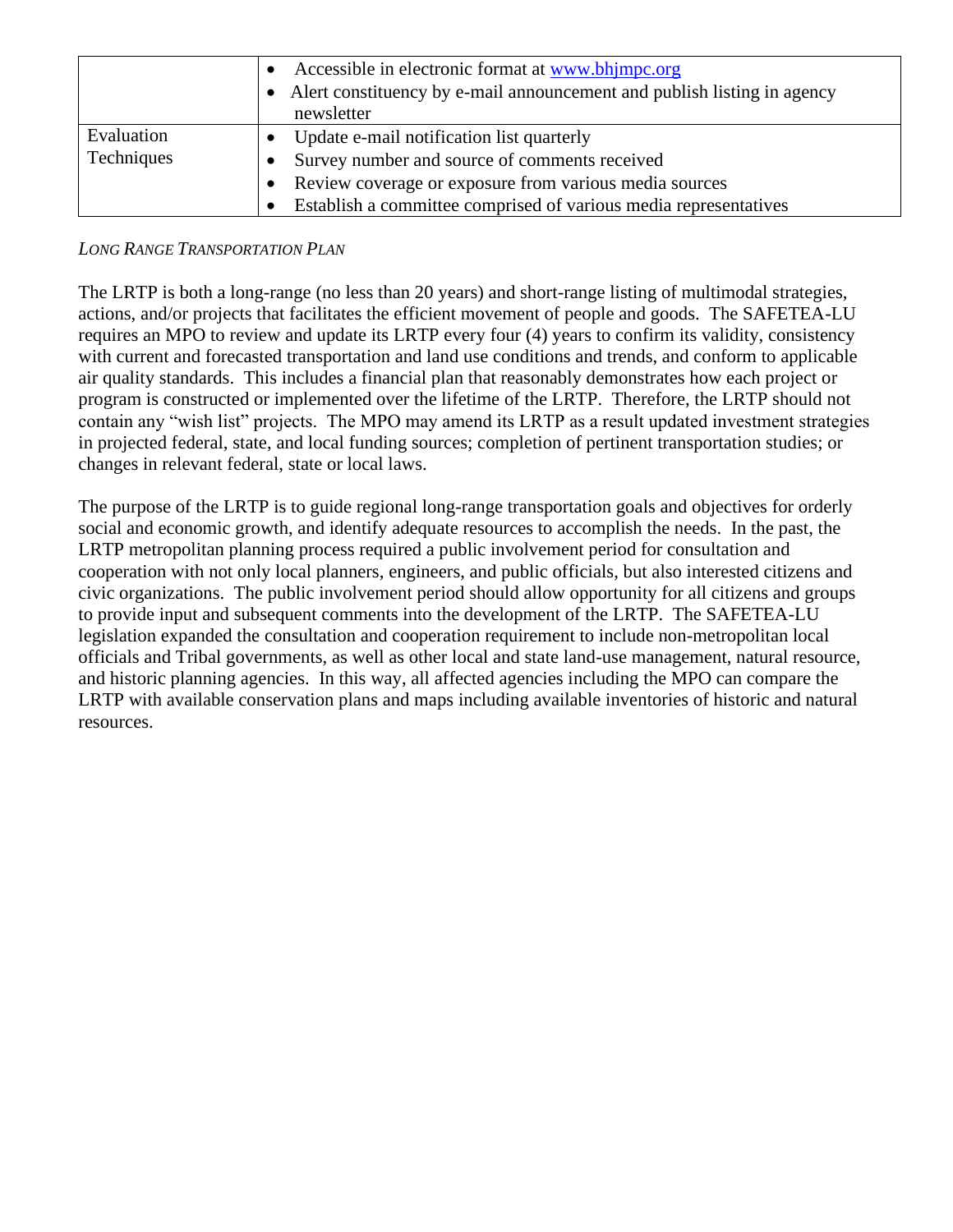| <b>Activity</b>                        | <b>Technique</b>                                                                                                                                                                                                                                                                                                                                                                                                                                                                                                                                                                         |
|----------------------------------------|------------------------------------------------------------------------------------------------------------------------------------------------------------------------------------------------------------------------------------------------------------------------------------------------------------------------------------------------------------------------------------------------------------------------------------------------------------------------------------------------------------------------------------------------------------------------------------------|
| <b>Draft Document</b>                  | Make available at the BHJ Offices and World Wide Web site at<br>$\bullet$<br>www.bhjmpc.org                                                                                                                                                                                                                                                                                                                                                                                                                                                                                              |
| Comment<br>Opportunity                 | Written comments are accepted by way of e-mail, fax, or mail; Verbal<br>$\bullet$<br>comments are accepted at the Transportation Study Policy and Technical<br><b>Advisory Committee meetings</b>                                                                                                                                                                                                                                                                                                                                                                                        |
| <b>Public Meeting</b>                  | Public meeting for draft and final document as well as amendments are held<br>$\bullet$<br>concurrent with the Transportation Study Policy meeting at the end of the<br>public comment period<br>Visualization techniques for public meetings may include maps, aerial<br>$\bullet$<br>photography, pictures, or simplified plans depicting a program of projects or a<br>specific project of regional interest                                                                                                                                                                          |
| <b>Public Notification</b>             | Publish a Public Notice in no less than the two (2) local newspapers at least<br>$\bullet$<br>twice, once at the beginning of the public comment period and then republished<br>approximately one (1) week thereafter<br>Post Public Notice at www.bhimpc.org<br>$\bullet$                                                                                                                                                                                                                                                                                                               |
|                                        | Alert constituency by e-mail announcement<br>$\bullet$<br>Consult with local and state land-use management, natural resource, and<br>$\bullet$<br>historic planning agencies by direct mailing of draft and final documents or by<br>e-mail notification of documents available in electronic format for download or<br>e-mail attachment<br>Added techniques may include any of the following: announcement<br>$\bullet$<br>posters/letters, press release, newsletter article/announcement, or public service<br>announcement                                                          |
| <b>Public Comment</b><br>Period        | No less than fifteen (15) days before adoption or revision<br>$\bullet$                                                                                                                                                                                                                                                                                                                                                                                                                                                                                                                  |
| Summary of<br><b>Comments Received</b> | Make available a summary of written comments prior to adoption by the<br>$\bullet$<br><b>Transportation Study Policy</b><br>Acknowledge receipt of written comments only by no less than five (5)<br>$\bullet$<br>working days<br>All written comments and responses summarized and incorporated into adopted<br>document                                                                                                                                                                                                                                                                |
| Final, Adopted<br>Document             | Accessible in electronic format at www.bhimpc.org<br>$\bullet$<br>Upon completion of final document, available upon request at BHJMPO office<br>$\bullet$<br>Reproduced copies of final document are available at a standard fee no greater<br>$\bullet$<br>than the schedule found at CFR 49 CFR 7.43                                                                                                                                                                                                                                                                                   |
| Document<br>Amendments                 | Those requesting amendments are encouraged to submit amendments fifteen<br>$\bullet$<br>(15) days before the public comment period begins<br>Public comment period begins fifteen days prior to scheduled Transportation<br>$\bullet$<br><b>Study Policy meetings</b><br>Publish a schedule for revision notifications and submissions at the beginning<br>$\bullet$<br>of the calendar year concurrent with organization of the Transportation Study<br><b>Policy Committee</b><br>A special meeting to consider revisions may be considered in emergency<br>$\bullet$<br>circumstances |
| Evaluation<br>Techniques               | Update e-mail notification and planning agency consultation lists quarterly<br>$\bullet$<br>Survey number and source of comments received<br>$\bullet$<br>Review media coverage or exposure from various media sources<br>$\bullet$<br>Establish a committee comprised of various media representatives                                                                                                                                                                                                                                                                                  |